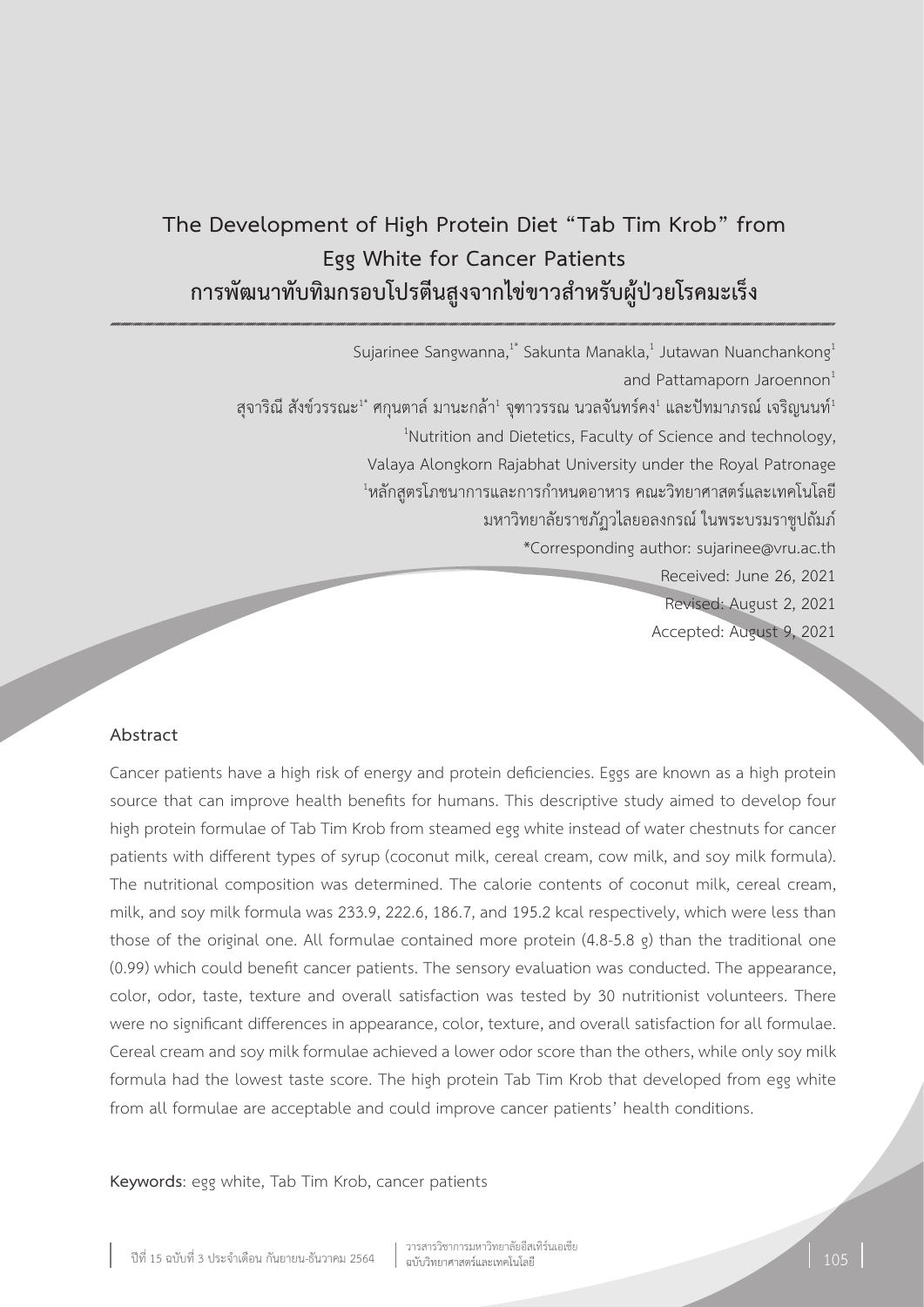# **บทคัดย่อ**

ผู้ป่วยโรคมะเร็งมีความเสี่ยงสูงต่อการขาดพลังงานและโปรตีน ไข่เป็นที่รู้จักกันว่าเป็นแหล่งโปรตีนสูงที่สามารถเพิ่มประโยชน์ ต่อสุขภาพสำหรับมนุษย์ การศึกษาเชิงพรรณนานี้มีวัตถุประสงค์เพื่อพัฒนาสูตรขนมทับทิมกรอบโปรตีนสูงจากไข่ขาวนึ่ง ทดแทนแห้วสำหรับผู้ป่วยมะเร็ง จำนวน 4 สูตร ซึ่งมีน้ำราดที่แตกต่างกัน (กะทิ กะทิธัญพืช นมวัว และนมถั่วเหลือง) องค์ ประกอบทางโภชนาการถูกประเมิน ปริมาณแคลอรีของสูตรกะทิ กะทิธัญพืช นมวัว และนมถั่วเหลือง คือ 233.9 222.6 186.7 และ 195.2 กิโลแคลอรี ตามลำดับ ซึ่งมีค่าน้อยกว่าสูตรดั้งเดิม ทุกสูตรมีปริมาณโปรตีน (4.8-5.8 กรัม) มากกว่าสูตรดั้งเดิม (0.99) ซึ่งอาจเป็นประโยชน์ต่อผู้ป่วยโรคมะเร็ง การประเมินทางประสาทสัมผัสถูกทดสอบด้านลักษณะปรากฎ สี กลิ่น รสชาติ เนื้อสัมผัส และความพึงพอใจโดยรวม โดยอาสาสมัครนักโภชนาการ จำนวน 30 คน ไม่มีความแตกต่างกันอย่าง ้ มีนัยสำคัญทางด้านลักษณะปรากฏ สี เนื้อสัมผัส และความพึงพอใจสำหรับทุกสูตร สูตรกะทิธัญพืชและสูตรนมถั่วเหลือง ได้คะแนนด้านกลิ่นต่ำกว่าสูตรอื่น ๆ ในขณะที่มีเพียงสูตรนมถั่วเหลืองได้คะแนนต่ำสุดด้านรสชาติ ทับทิมกรอบโปรตีนสง ที่พัฒนาจากไข่ขาวทุกสูตรเป็นที่ยอมรับและอาจช่วยฟื้นฟูสุขภาพของผู้ป่วยโรคมะเร็งได้

**ค�ำส�ำคัญ**: ไข่ขาว ทับทิมกรอบ ผู้ป่วยโรคมะเร็ง

 $\mathbb{R}$ 

## **Introduction**

Cancer is a dangerous disease that normal cells were stimulated to malignant tumors and any cells of the body can be affected. Cancer is the second cause of death worldwide, approximately 70% of deaths from all cancers occur in low and middle-income countries (Arends et al., 2016; World Health Organization, 2020). Cancer cases in ASEAN are spreading rapidly with aging and changing in lifestyles. Breast cancer was the highest incidence among woman (Ferlay et al., 2015; Virani et al., 2017). The most three common cancers among men were lung, liver, and colorectal cancers. (Kimman, Norman, Jan, Kingston & Woodward, 2012). In Thailand, the pattern diversity of cancer differs between urban and rural areas. Demographic changes affect the trends in all-cancer incidence rates, that is expected to rise over the next 20 years (Sangrajrang, Laversanne, Bausom, Mery & Bray, 2020). Cancer patients have a high risk for energy and protein deficiencies. Good nutrition

can improve skeletal muscle, immune system, and respond to chemical treatment (Donohoe, Ryan & Reynold, 2011). Muscle protein depletion is a prominent point of cancer. Studies found that cancer patients loss skeletal muscle which is the main cause of malnutrition that predicts high risk of physical impairment, operative complications, and mortality (Baracos & Kazemi-Bajestani, 2013; Martin et al., 2013; Arends et al., 2016). In general, most of the hospital snacks are milk, fruits or desserts, which must be adjusted to be healthy food, such as reducing sugar, increasing nutrients or high protein for improve patients during the radiotherapy or chemotherapy. Eggs are known as high protein food source that improve health benefits for human. Eggs contain excellent nutrients for embryo developing, antioxidant, antimicrobial, immunomodulatory activities and anticancer (Huang et al., 2012; Kim et al., 2012; Lee et al., 2017; Mahanta et al., 2015). Egg white is rich in proteins (ovalbumin (54%), ovotransferrin (12%),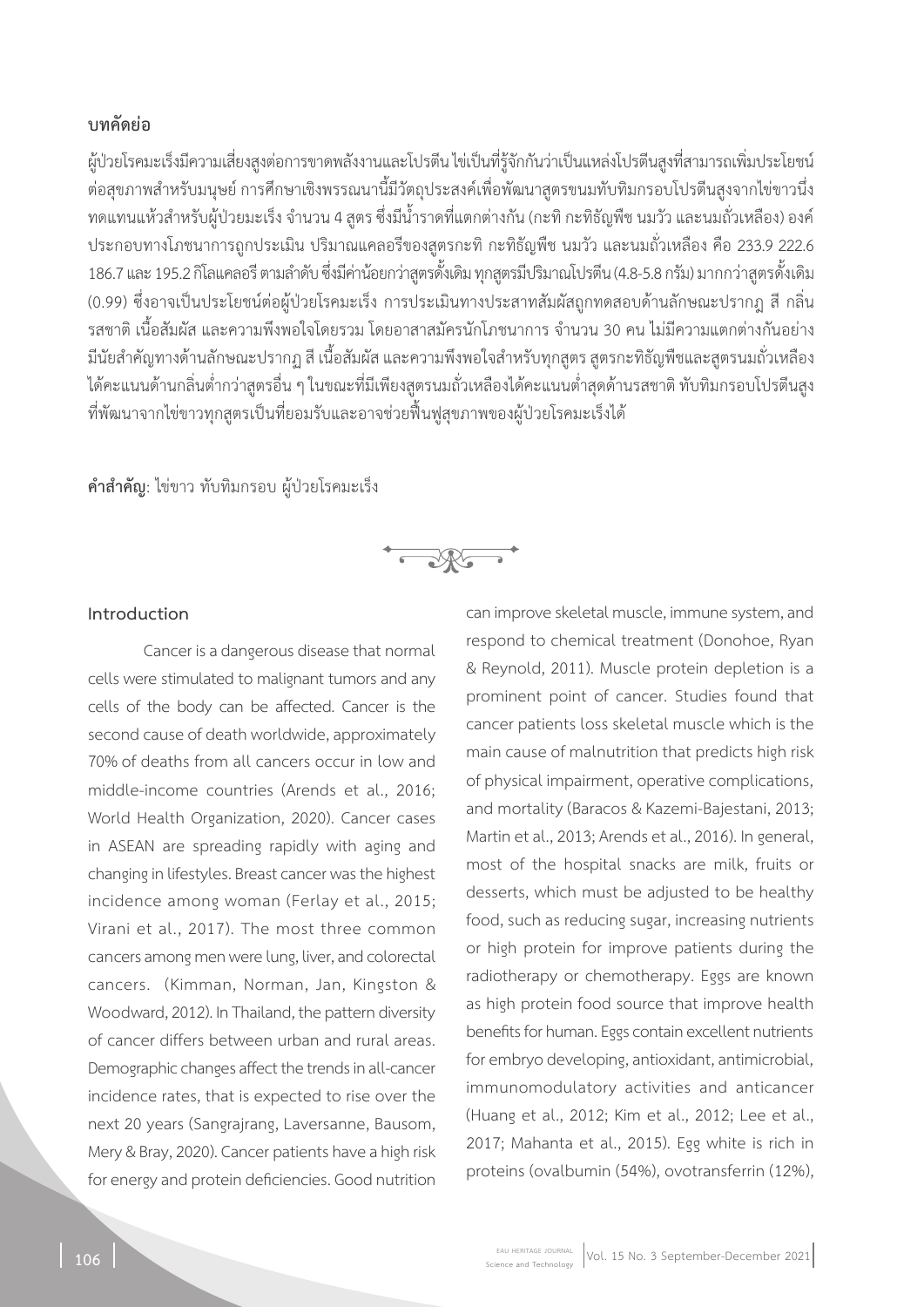ovomucin (3.5%), ovomucoid (11%), lysozyme (3.4%), IgY, and phosvitin) with a specific focus on anticancer (Lee & Paik, 2019). The hospital has developed a multi-choice menu of egg white for cancer patients such as boiled egg white, poached egg white, Larb egg white, Stir fried basil, and egg white. Variety menu of egg white should be provided on food for cancer patients in order to reduce undernutrition (Iyakeaw & Lowirakorn, 2015). Tab Tim Krob is a Thai dessert made from water chestnuts which can be eaten in any season, but most popular in summer. The flavours include sweet, cool, delicious, and refreshing. Its special feature is bright red ruby beads or beautiful pink ruby beads (Dholvitayakhun & Pumpho, 2018). It is a Thai dessert that has been consumed for a long time and can also be developed into a more nutritious dessert. There are plenty of main dishes from egg white that being developed in the hospital for cancer patients, while little is it found in dessert. The cancer patients had attitude strongly agree (80%) toward hospital diet which made from egg white (Iyakeaw & Lowirakorn, 2015). As a result, it is quite challenging to develop alternative milk in substitution of coconut milk as healthy desserts. (Kusump, Maneesilasun & Wonganutthara, 2011; Charoenphun, Kiawvijit & Deeharing, 2018). Therefore, the researcher aimed to develop high protein formulae and healthier syrup formulae.

# **Objectives**

To develop 4 formulae of high-protein Tab Tim Krob from egg white.

To assess the sensory evaluation and nutritional composition of high-protein Tab Tim Krob from egg whites by using different syrup.

## **Research Methodology**

Tab Tim Krob was a kind of the original Thai-style dessert that Thai people had often consume (30%) (Kulkalyuenyong, 2018). Traditional recipe of Tab Tim Krob consisted of water chestnuts 60 g, tapioca flour 10 g, food colour (pink), white cane sugar 100 g, coconut milk 5 g, water 100 g, pandan leaves 1-2 leaves, and small ice cubes (Chitralada Technology Institute, 2021).

The recipe was modified to have more protein by using egg whites instead of water chestnuts. The steamed egg white technique also made it soft and easy to eat that was suitable for all ages. The cooking method of Tab Tim Krob is; (1) steamed egg white and cut into small cubes, (2) mix the steamed egg white with tapioca flour and flavoured syrup, (3) shake off any excess flour, (4) boil in boiling water 1 minute and drop in cold water, (5) add alternative syrup instead of concentrated coconut milk, (6) add salt and sugar. Moreover, Tab Tim Krob with different formulae of syrup: coconut milk, cereal cream, cow milk, and soy milk were evaluated. All of 4 formulae were analysed for the energy and nutrient components (energy, carbohydrate, sodium, protein, and fat) by INMUCAL V.4.0 (Institute of Nutrition, Mahidol university, 2018). In addition, all 4 formulae were tested and evaluated by thirty nutritionists and staff of nutrition at Pathumthani Hospital. The sensory evaluation was tested by using 9-point hedonic scale. The scale comprises of nine verbal categories ranging from 'dislike extremely=1' to 'like extremely=9' (Lawless & Heymann, 2010; Wichchukita & Mahony, 2015). The One-way ANOVA was used to compare significant different between formulae. Results were considered statistically significant at P<.05.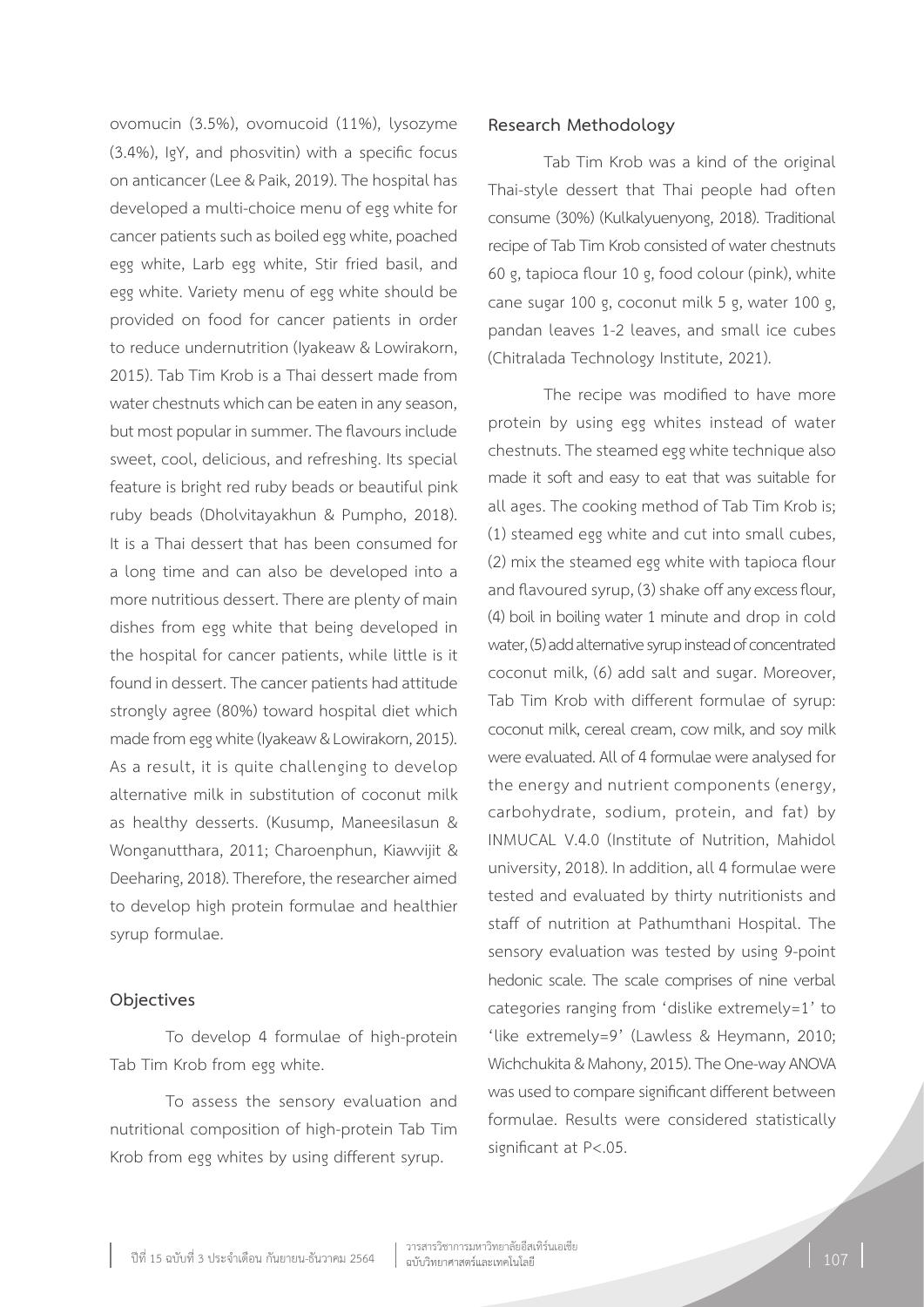There were 4 formulae of Tab Tim Krob with different syrups: coconut milk, cereal cream, cow milk, and soy milk. All of the 4 formulae consisted of egg white 45 g, tapioca flour 30 g, flavoured syrup 15 g, salt 0.1 g, and sugar 3 g. The ingredients of 4 formulae per serving were shown in Table 1

# **Results**

#### **Energy and nutritional compositions**

The coconut milk, cereal cream, cow milk, and soy milk formulae contained 233.9, 222.6, 186.7, and 195.2 kcal of energy, respectively, which were less than the original formula. Cow milk formula had lower energy than the others. Similarly, sodium levels of all 4 formulae were also halved than the original formula. All formulae had higher protein content (4.8-5.8 g) than the original one (0.9 g), which presenting benefit to cancer patients. The carbohydrate content was approximately the same in all 4 formulae which less than the traditional formula. Moreover, Cow milk formular had the least in fat content when compare with the others. Data was shown in Figure 1.

# **Table 1**

# *Ingredients of four formulae*

| Ingredients per 1 serving |              |              |                |            |  |  |  |  |
|---------------------------|--------------|--------------|----------------|------------|--|--|--|--|
| Ingredients               | Coconut milk | Cereal cream | Cow milk       | Soy milk   |  |  |  |  |
|                           | (g)          | (g)          | (g)            | (g)        |  |  |  |  |
| Egg white                 | 45           | 45           | 45             | 45         |  |  |  |  |
| Tapioca flour             | 30           | 30           | 30             | 30         |  |  |  |  |
| Flavoured syrup           | 15           | 15           | 15             | 15         |  |  |  |  |
| Salt                      | 0.1          | 0.1          | 0.1            | 0.1        |  |  |  |  |
| Sugar                     | 3            | 3            | 3              | 3          |  |  |  |  |
| Coconut milk              | 30           | $\circ$      | $\overline{0}$ | 0          |  |  |  |  |
| Cereal cream              | $\Omega$     | 30           | $\bigcap$      | 0          |  |  |  |  |
| Cow milk                  | $\Omega$     | $\circ$      | 30             | $\bigcirc$ |  |  |  |  |
| Soy milk                  | $\Omega$     | 0            | $\mathcal{O}$  | 30         |  |  |  |  |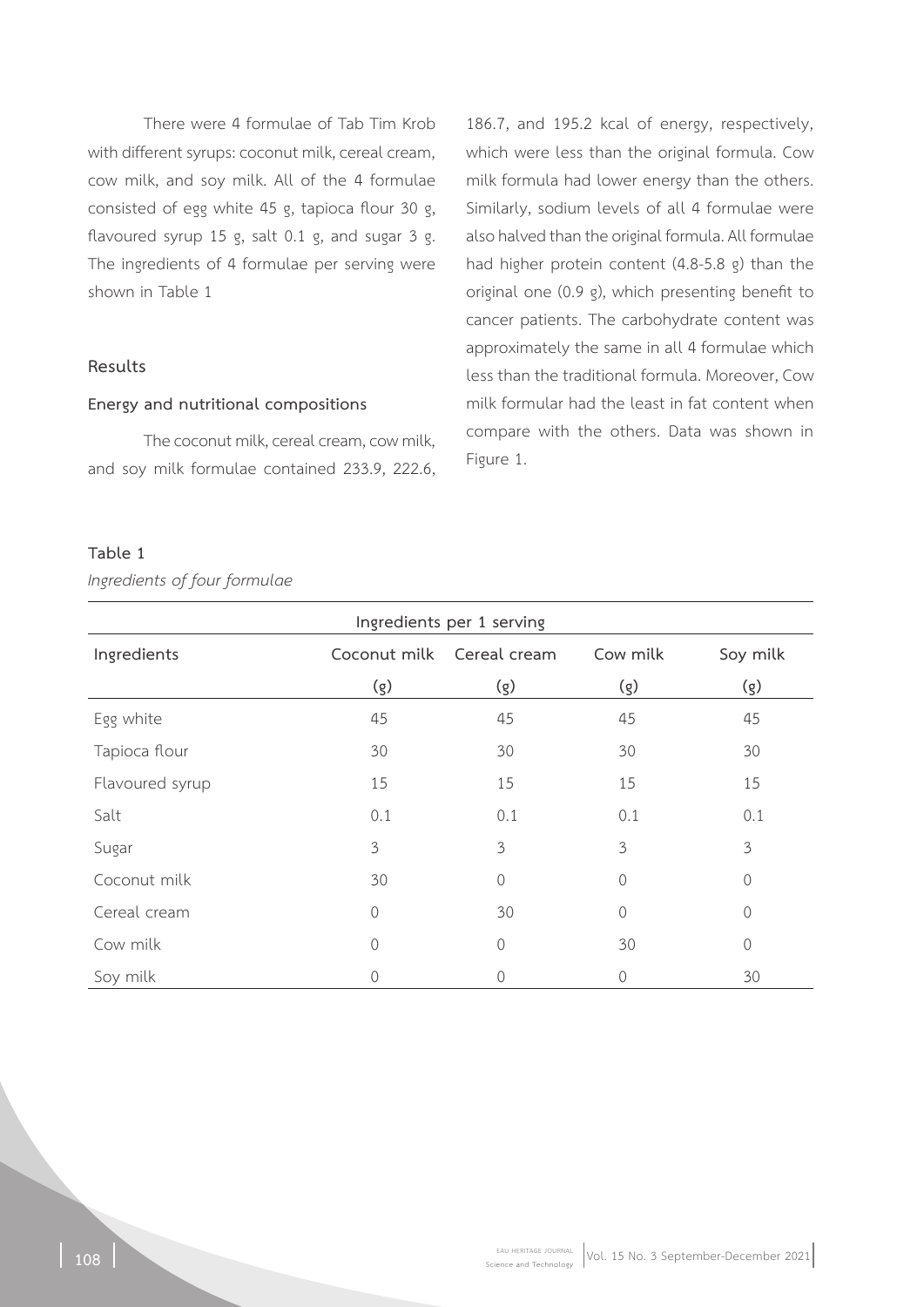

**Figure 1** Energy and nutrients of all 4 formulae compared to the traditional formula

#### **Sensory evaluation**

The developed formulae were tested by 30 nutritionist volunteers. The sensory evaluation consisted of appearance, colour, odor, flavor, taste, and overall satisfaction by using 9-point hedonic scale. All formulae were no significant difference in appearance, colour, texture and overall satisfaction among the 4 formulae (p>0.05). However, the cereal cream and soy milk formula, had scores in odor less than the others. Similarly, lower score was found in taste of soy milk as compared to other formulae. The data of sensory evaluation was shown in Table 2.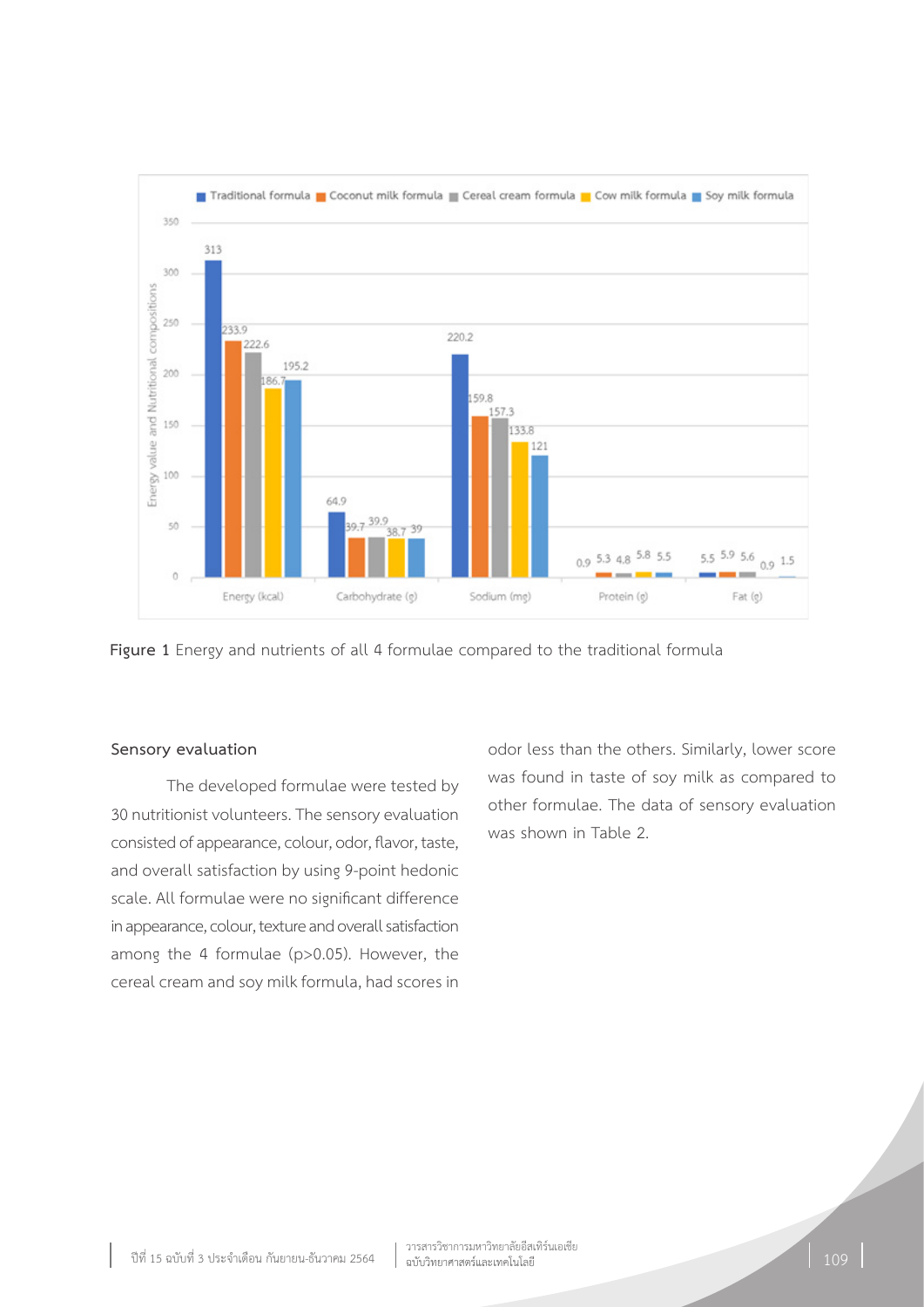| Sensory scores |                       |                            |                            |                       |                            |                            |  |  |  |
|----------------|-----------------------|----------------------------|----------------------------|-----------------------|----------------------------|----------------------------|--|--|--|
| Formula        | Appearance            | Colour                     | Odor                       | Taste                 | <b>Texture</b>             | Overall                    |  |  |  |
|                |                       |                            |                            |                       |                            | satisfaction               |  |  |  |
| Coconut milk   | $7.5 + 1.9a$          | $7.7 \pm 1.1^a$            | $7.2 \pm 1.6^{\circ}$      | $6.9 \pm 1.6^{\circ}$ | $6.7 \pm 1.7^a$            | $7.4 \pm 2.0^a$            |  |  |  |
| Cereal cream   | $7.6 + 1.6^d$         | $6.7 \pm 1.5^{\circ}$      | $5.3 \pm 2.2^b$            | $5.8 \pm 2.0^{\circ}$ | $5.7 \pm 2.0^{\circ}$      | $6.0 \pm 2.1$ <sup>a</sup> |  |  |  |
| Cow milk       | $7.8 \pm 1.5^{\circ}$ | $7.3 \pm 1.1$ <sup>a</sup> | $6.1 \pm 1.4$ <sup>a</sup> | $6.6 \pm 1.6^{\circ}$ | $6.9 \pm 1.4$ <sup>a</sup> | $6.8 \pm 1.2$ <sup>a</sup> |  |  |  |
| Soy milk       | $7.4 + 1.3a$          | $6.4 \pm 1.8$ <sup>a</sup> | $5.1 \pm 2.0^{\circ}$      | $4.9 \pm 2.4^{\circ}$ | $6.1 \pm 1.8$ <sup>a</sup> | $5.8 \pm 1.7^a$            |  |  |  |

**Table 2**  *Sensory evaluation of 4 formulae (n=30)*

mean±SD, <sup>a-c</sup> means within each column indicate significant differences (p<.05) using Duncan's multiple range test

#### **Discussion and Suggestion**

The present study of the nutritional value of Tab Tim Krob with high protein from egg whites in 4 formulae compared to the conventional formula found that the modified recipes had higher protein content and lower of calories, carbohydrates, and sodium content than the conventional formula. Most number of cancer patients had an anorexia and protein breakdown. Therefore, the cancer patients need an excellent nutritional diet, especially high protein foods, which increased protein requirements 1-1.5 g/kg BW/d (Bruera & Sweeney, 2000; Tisdale, 2003; Donohoe, Ryan, Reynold, 2011). Moreover, The different of protein content in each formula was a result of different syrup choices which were a commercial product and can be purchased easily.

By the nutritional evaluation, it was found that all 4 high protein Tab Tim Krob formulae had a good of nutritional values (high protein) which could be also an alternative choice for people who are health concern. For the soy milk formula, which had the lowest of odor sensory score, this might be due to the bad smell of the soybeans

and, as a result, the taste perception scores also decreased. This is in consistent with previous research, which was found that the satisfaction assessment of Tub Tim Krob (Dusit Thani formula) from 30 instructors, staff and students at Dusit Thani College had satisfaction scores: 4.73±0.52 (Ragmai et al., 2019). In Mock Pomegranate Seeds Dessert (Tab Tim Grob) Production using Frozen Reverse Spherification Technique product was accepted in a range of like moderately level in color, shape and overall likeness of product (Dholvitayakhun & Pumpho, 2018). In recent study indicated that the modification of Thai desserts to be suitable for health was limited especially Thai desserts with coconut milk as an ingredient in large quantities. However, volunteers accepted these three desserts; Kanom Krok (4.03±0.99), Kanom Tuay (3.96±1.07), and Kluay Buach She (4.16±0.69) (Singhato, Booranasuksakul, Daroonpunt & Rueangsri, 2019).

However, the satisfaction of all 4 formulae was not significant difference in our results. Analysis showed that all four formulae were acceptable and could be an alternative dessert for cancer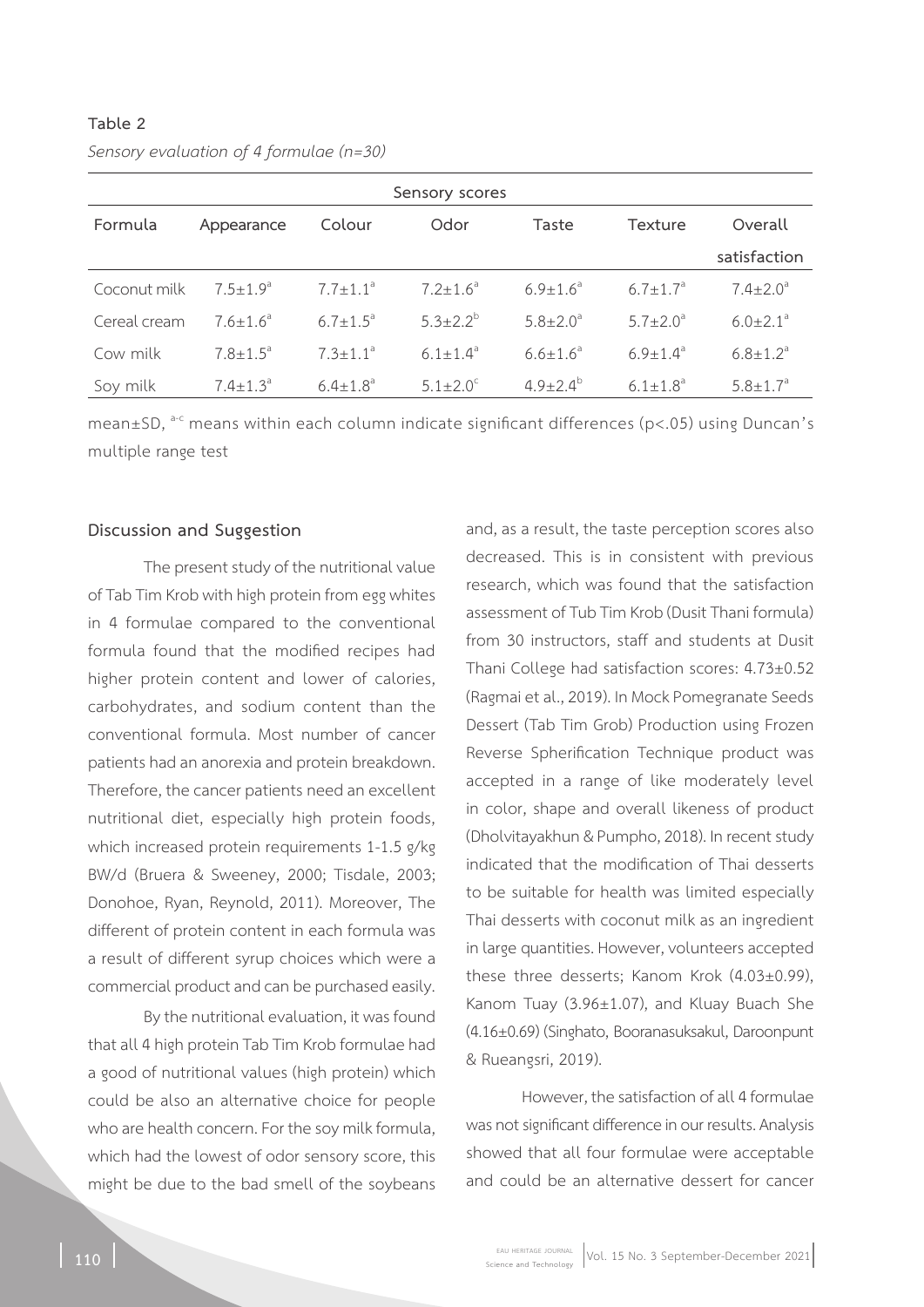patients which can be another option to help the recovery and increase protein intake as well. These Tab Tim Krob formulae can be supplement meal for cancer patients who anorexia nervosa.

In the future, we suggest to test the significant difference between Tab Tim Krob that made from water chestnut and egg white. It is possible to test these 4 formulae in the cancer patients.

**TAGE** 

## **References**

- Arends, J., Bachmann, P., Baracos, V., Barthelemy, N., Bertz, H., Bozzetti, F., Fearon, K., Hütterer, E., Isenring, E., Kaasa, S., Krznaric, Z., Laird, B., Larsson, M., Laviano, A., Mühlebach, S., Muscaritoli, M., Oldervoll, L., Ravasco, P., Solheim, T., Strasser, F., de van der Schueren, M., & Preiser, J. C. (2016). ESPEN guidelines on nutrition in cancer patients. *Clinical Nutrition, 36*(1), 11-48. doi: 10.1016/j.clnu.2016.07.0.15.
- Arundon, T., Ruangdam, A., Ruangkajorn, P., Pruphetkaew, N., & Sunpaweravong, P. (2017). Nutritional status, beliefs, and meat-consumption behaviors among cancer patients. *Thai Cancer Journal, 37*(4), 127-141. (in Thai)
- Baracos, V., & Kazemi-Bajestani, S. M. (2013). Clinical outcomes related to muscle mass in humans with cancer and catabolic illnesses. *The International Journal of Biochemistry & Cell Biology, 45*(10), 2302–2308. https://doi.org/10.1016/j.biocel.2013.06.016
- Bruera, E., & Sweeney, C. (2000). Cachexia and asthenia in cancer patients. *The Lancet Oncology, 1*, 138–147. https://doi.org/10.1016/s1470-2045(00)00033-4
- Chitralada Technology Institute. (2021). *TubTim Krob (Crispy Water chestnut "Rubies")*. Retrieved from http://omni-recipes.com/2021/03/18/tub-tim-krob/. (inThai)
- Charoenphun, N., Kiawvijit, J., & Deeharing, S. (2018). Development of Kanomtuay Product for health. *Journal of Food Technology, Siam University, 13*(2). 24-35. (in Thai)
- Dholvitayakhun, A., & Wanvimon, P. (2018). Mock pomegranate seeds dessert (Tab Tim Grob) production using frozen reverse spherification technique. *Journal of Food Technology, Siam University, 13*(2), 49-59. (in Thai)
- Donohoe, C. L., Ryan, A. M., & Reynolds, J. V. (2011). Cancer cachexia: mechanisms and clinical implications. *Gastroenterology Research and Practice, 1*(60), 601434. https://doi.org/10.1155/2011/601434
- Ferlay, J., Soerjomataram, I., Dikshit, R., Eser, S., Mathers, C., Rebelo, M., Parkin, D. M., Forman, D., & Bray, F. (2015). Cancer incidence and mortality worldwide: sources, methods and major patterns in GLOBOCAN 2012. *International Journal of Cancer, 136*(5), E359–E386. https://doi.org/10.1002/ijc.29210.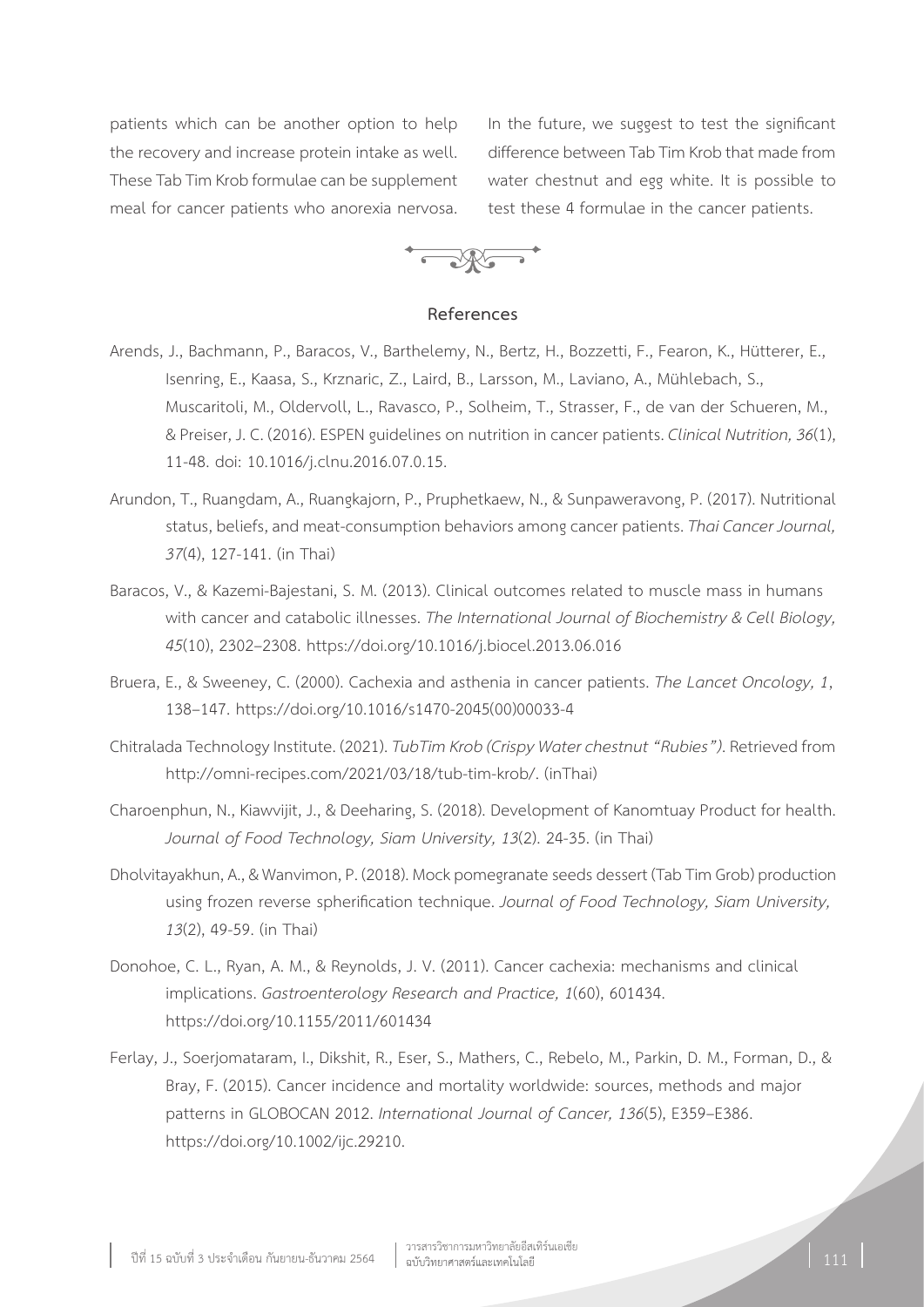- Huang, X., Tu, Z., Xiao, H., Wang, H., Zhang, L., Hu, Y., Zhang, Q., & Niu, P. (2012). Characteristics and antioxidant activities of ovalbumin glycated with different saccharides under heat moisture treatment. *Food Research International, 48*(2), 866-872. doi:10.1016/j.foodres.2012.06.036
- Institute of Nutrition, Mahidol university (INMUCAL). (2018). *Institute of Nutrition, Mahidol university, nutrient calculation computer software INMUCAL-Nutrients V4.0 database NB1*. Nakornpathom: Institute of Nutrition, Mahidol university (INMUCAL). (in Thai)
- Iyakeaw, L., & Lowirakorn, S. (2015). Acceptance of egg white (albumin) menu among cancer patients admitted at UdonThani Hospital. *Mahasarakham Hospital Journal, 12*(1), 115-122. (in Thai)
- Kim, J., Moon, S. H., Ahn, D. U., Paik, H. D., & Park, E. (2012). Antioxidant effects of ovotransferrin and its hydrolysates. *Poultry Science, 91*(11), 2747–2754. https://doi.org/10.3382/ps.2012-02150
- Kimman, M., Norman, R., Jan, S., Kingston, D., & Woodward, M. (2012). The burden of cancer in member countries of the Association of Southeast Asian Nations (ASEAN). *Asian Pacific Journal of Cancer Prevention: APJCP, 13*(2), 411–420. https://doi.org/10.7314/apjcp.2012.13.2.411
- Kulkalyuenyong, P. (2018). Thai Food consumption behavior, and determinants of consumer satisfaction towards Thai Food restaurants in Bangkok: A comparative study of gen-x and gen-y. *The Journal of Social Communication Innovation, 6*(1), 66-75. (in Thai)
- Kusump, S., Maneesilasun, N., & Wonganutthara, V. (2011). Substitution of soy protein isolate for non fat dry milk in low fat ice cream. *Thai Journal of Science and Technology, 19*(1), 48-59. (in Thai)
- Lawless, H. T., & Heymann, H. (2010). *Sensory evaluation of food, principles and practices* (2nd ed.). New York: Springer.
- Lee, J. H., Moon, S. H., Kim, H. S., Park, E., Ahn, D. U., & Paik, H. D. (2017). Antioxidant and anticancer effects of functional peptides from ovotransferrin hydrolysates. *Journal of the Science of Food and Agriculture, 97*(14), 4857–4864. https://doi.org/10.1002/jsfa.8356
- Lee, J. H., & Paik, H. D. (2019). Anticancer and immunomodulatory activity of egg proteins and peptides: A review. *Poultry Science, 98*(12), 6505–6516. https://doi.org/10.3382/ps/pez381
- Mahanta, S., Paul, S., Srivastava, A., Pastor, A., Kundu, B., & Chaudhuri, T. K. (2015). Stable self-assembled nanostructured hen egg white lysozyme exhibits strong anti-proliferative activity against breast cancer cells. *Colloids and Surfaces B: Biointerfaces, 130*, 237–245. https://doi.org/10.1016/j.colsurfb.2015.04.017
- Martin, L., Birdsell, L., Macdonald, N., Reiman, T., Clandinin, M. T., McCargar, L. J., Murphy, R., Ghosh, S., Sawyer, M. B., & Baracos, V. E. (2013). Cancer cachexia in the age of obesity: Skeletal muscle depletion is a powerful prognostic factor, independent of body mass index. *Journal of Clinical Oncology: Official Journal of the American Society of Clinical Oncology, 31*(12), 1539–1547. https://doi.org/10.1200/JCO.2012.45.2722